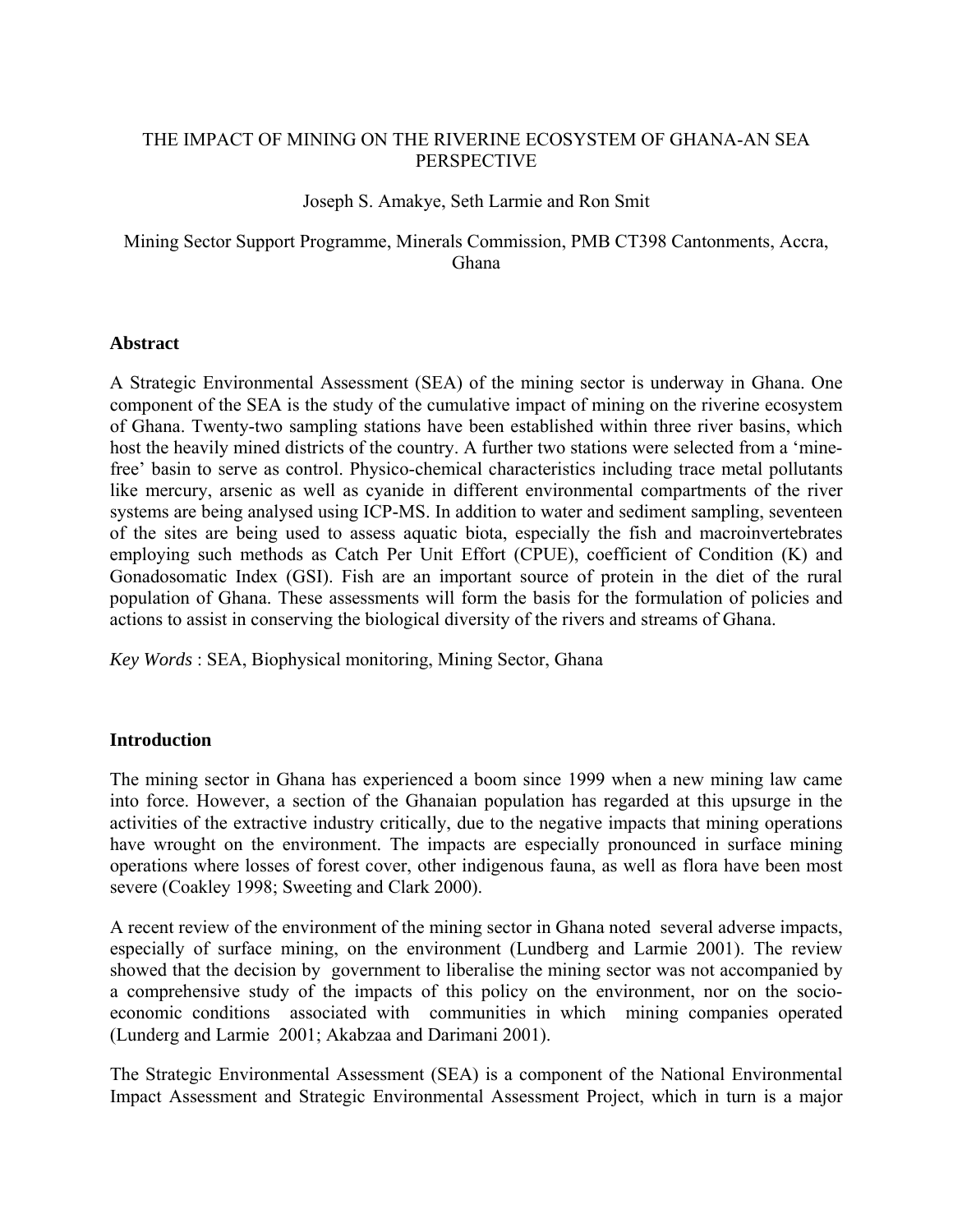part of the Mining Sector Support Programme (MSSP), funded by the European Union (EU) and carried out under supervision of the Minerals Commission. One part of this study is an assessment of the impact of mining on the aquatic ecosystem of rivers draining the mining areas in Ghana. The study is intended to assist in formulating policies that would promote more environmentally friendly and sustainable operations by the mining companies. Secondly, the study can provide a method for assessment of the impact of the operations of the mining companies on the physico-chemical quality and biota of the streams and rivers draining the mining areas, to help safeguard the biodiversity of the freshwater bodies in mining areas in Ghana.

## **Approach to Study**

## **Selection of monitoring sites**

A reconnaissance survey was undertaken in December, 2005 to choose 24 monitoring stations on the Bia (2), Tano (5), Ankobra (5), and Pra (12) rivers. There is no current mining activity in the Bia basin. The stations on the Bia, therefore, serve as reference (control stations) for impact assessment. The stations were:

| a. Bia Basin     | Kasapin or Biaso<br>Dadieso                                                                                                                                |  |
|------------------|------------------------------------------------------------------------------------------------------------------------------------------------------------|--|
| b. Tano Basin    | Techiman, Hwidiem, Sefwi Wiawso                                                                                                                            |  |
|                  | (Dwinase), Jomuro and Nsuano (Elubo)                                                                                                                       |  |
| c. Ankobra Basin | Ankwaso, Bepo Prestea (Himang), Dominase and<br>Bonsaso.                                                                                                   |  |
| d. Pra Basin     | Dadieso (Near Nkawkaw), Dunkwa on Offin,<br>Bekwai, Assin Praso, Offinso, Adiembra, Twifo-<br>Praso, Daboase, Mmuronuem, Ampunyase, Akim<br>Oda and Osino. |  |

## **Materials and Methods**

## **Physico-Chemical Monitoring**

Samples were collected every two months from January to December 2006, hence six sampling expeditions have been carried out. This adequately takes care of seasonal changes in water quality which is influenced immensely by rainfall. There are two rainy seasons within the project basins occurring from April to July and from September to October.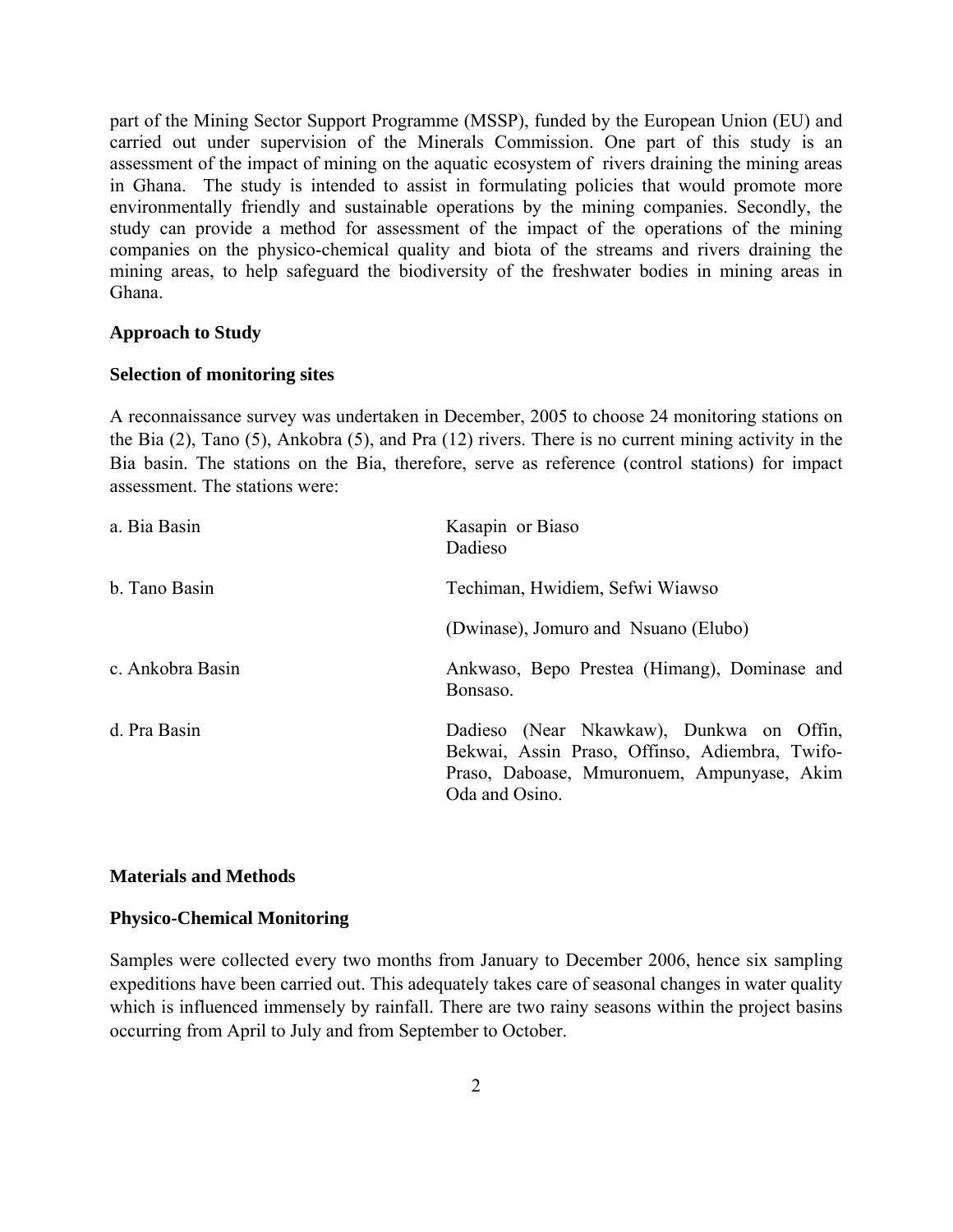Temperature (°C), pH, Conductivity (µS/cm), and Turbidity (NTU) were measured directly in the field. Water samples were acidified with concentrated nitric acid to obtain a pH of about 2 units and shipped immediately to Sweden for metals analysis using ICP methods. Wet river sediments were similarly sent for processing and metal analysis.

## **Biological Monitoring**

Seventeen of the stations listed above also served as biological monitoring sites.

## **Fish Samples**

Eight gill nets with mesh sizes of 12.50, 15.0, 17.50, 20.0, 22.50, 25.0, 30.0 and 40.0 mm were used to sample the fish populations within the reaches of the rivers. Each net measured 25m x 2m  $(50.0 \text{ m}^2)$ . Nets were set parallel to the banks of the river at dusk  $(17:00h)$  and retrieved the following morning  $(06:00h - 07:00h)$ . Fish caught by each gill net were identified to the species level by using appropriate keys such as Dankwa *et al*. (1999) and Lévêque *et al.*, (1992).

## **Estimation of Fish Bio-Indices**

The standard length (SL), total length (TL), body depth (B dpt.) and weight of each fish was measured. In addition, the state of the gonad of each fish was assessed by opening the fish and examining the gonad visually. The stage of maturity of the gonad was scored on a scale of  $1 - 4$ following standard procedure (Lavaetsu, 1965). The number of fish caught , the species caught by each mesh size , SL, TL B. dpt. and weight of each fish were then used to estimate the following indices:

a. Catch Per Unit Effort (CPUE in Number) =  $\frac{Nx100}{lxdnx2}$ *lxdxnx*  $\frac{Nx100}{x}$  (Lévêque *et al.*, 1990); where N = Total number of fish caught by gill net  $l =$  Length of gill net;  $d =$  Depth of immersed portion of gill net  $n =$  Number of nights fishing undertaken.

or b. Catch Per Unit Effort (CPUE by Weight) =  $\frac{Wx100}{lxdrnx2}$ *lxdxnx*  $\frac{Wx100}{Wx100}$  (Lévêque *et al.* 1990);

where  $W = Total weight of fish caught$ .;

c. Coefficient of Condition K =  $\frac{10 \text{ A}}{I^3}$  $10^{5}$ *L*  $\frac{xW}{x}$  (Williams, 2000);where W = Weight of fish,

 $L =$  Standard length of fish

## **Macroinvertebrate Sampling**

Macroinvertebrates were collected from 50 to 100m stretches along the river at each site. Macroinvertebrate samples were collected from the rivers at the peak of the dry season i.e. between March and June when the rivers were at their lowest discharges.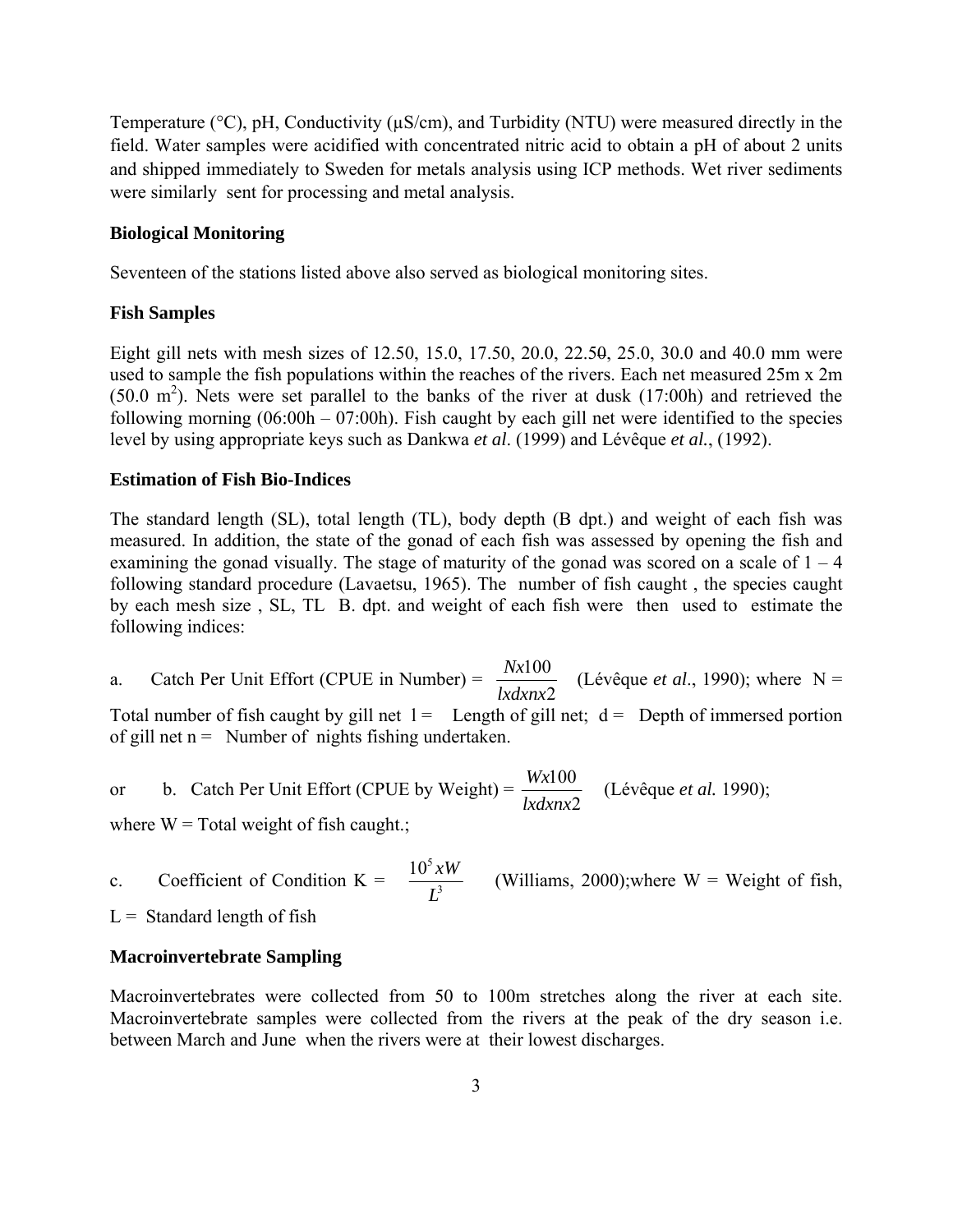A combination of sampling methods was used in collecting benthic macroinvertebrates from rivers. The specific methods, however, depended on the hydrological conditions prevailing at the site at the time samples were collected. An Ekman grab was recommended for sampling from bottoms that are deeper than 0.50m. In shallower waters, on the other hand, a modified Surber sampler measuring 15 x 15 cm was used for collection of benthic macroinvertebrates (Yaméogo *et al*. 1993; Resh *et al.* 2004).

Samples were supplemented by an extensive sampling of the reach  $(50 - 100m \text{ length})$  of the river by using a D-frame hand net with mesh size of 250 µm. The net was held with the mouth facing upstream. Stones, cobbles and snags just in front of the mouth of the net were lifted and washed in the stream water so that any clinging macroinvertebrates were swept into the net. The process was repeated along the banks. Five Ekman grab or modified Surber samples were collected from each site and supplemented by three three-minute sweep net samples as described above. All samples were kept separately and preserved in a suitable preservative such as 4% formalin, Kahle's fluid or 70% ethanol. Macroinvertebrate samples were examined under a dissecting microscope, all individuals sorted out of the samples and identified to the family level with the help of available keys (Dejoux *et al*. 1982).

The data obtained were used to estimate:

a. 
$$
H' = -\sum_{i=1}^{\alpha} (ni/n) \log(ni/n).
$$

b. Density = Number of individuals  $/m<sup>2</sup>$  of bottom sampled.

The various macroinvertebrates collected from each river were assigned to their appropriate 'Functional Feeding Group' by following the scheme developed by Merritt and Cummins (1996) or information provided by Dejoux *et al* . (1982).

#### **Preliminary Findings**

#### **Physico-Chemical Water Quality**

The results presented here are only preliminary and a more rigorous assessment is underway. In the interim, this paper attempts to describe the following conditions of Arsenic in the water bodies:

- Arsenic (As) levels in sediments for the different river systems; and
- Spatial distribution of Arsenic in water in each river system, and particularly in comparison with the control basin, Bia

There was no extreme occurrence of pH during the study period and monitoring results ranged from 6.5 to 7.5 units. Any possible linkages between As in the water and sediment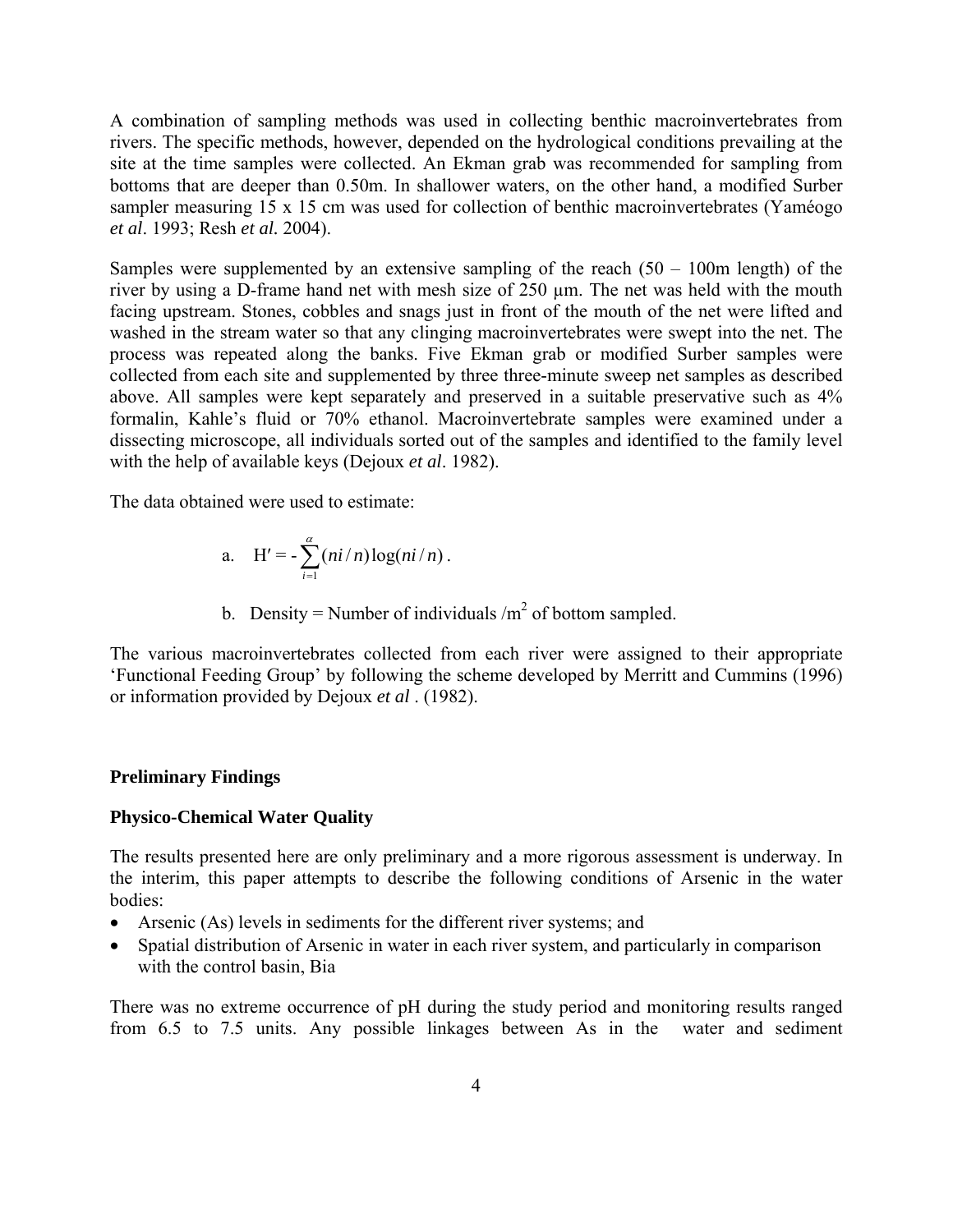environmental components at specific monitoring sites or for the entire basins are yet to be explored.

## *Arsenic (As) in river sediments*

The results from a sampling exercise carried out in August, 2006 are summarised in the table below:

| Statistic             | Ankobra | Tano | Pra* | Bia** |
|-----------------------|---------|------|------|-------|
| Median                | 124.0   | 14.8 | 25.3 | 3.1   |
| <b>Upper Quartile</b> | 179.0   | 24.8 | 34.8 | 3.3   |
| Lower Quartile        | 9.8     | 3.3  | 10.0 | 3.0   |
| No of samples         |         |      |      |       |

*Table 1: Summary of sediment As concentration (mg/kg TS) in the respective river basins* 

\*1750mg/kg As was measured at Ampunyase (Pra basin) and may be considered an outlier in statistical analysis. This value was therefore not used for the calculation of the statistical parameters shown above. \*\* Control basin

The non- parametric statistical approach is employed which is insensitive to outliers and also suitable for situations where the data points are few. The results are presented in Figure 1. The figure suggests that the Ankobra river has the highest concentration of As in its sediment and the Bia which is the control basin has as expected, the least. The US EPA standard for arsenic in sediments is 70mg/kg As. Some of the monitoring sites had As levels in excess of this concentration. The respective percentages of samples in excess of this standard are provided in Table 2. This further confirms the vulnerability of the Ankobra River to As pollution. The table also indicates that the median As concentration for Ankobra, Tano and Pra basins are about 40 times, 5 times, and 8 times respectively, higher than the control value measured in the Bia basin.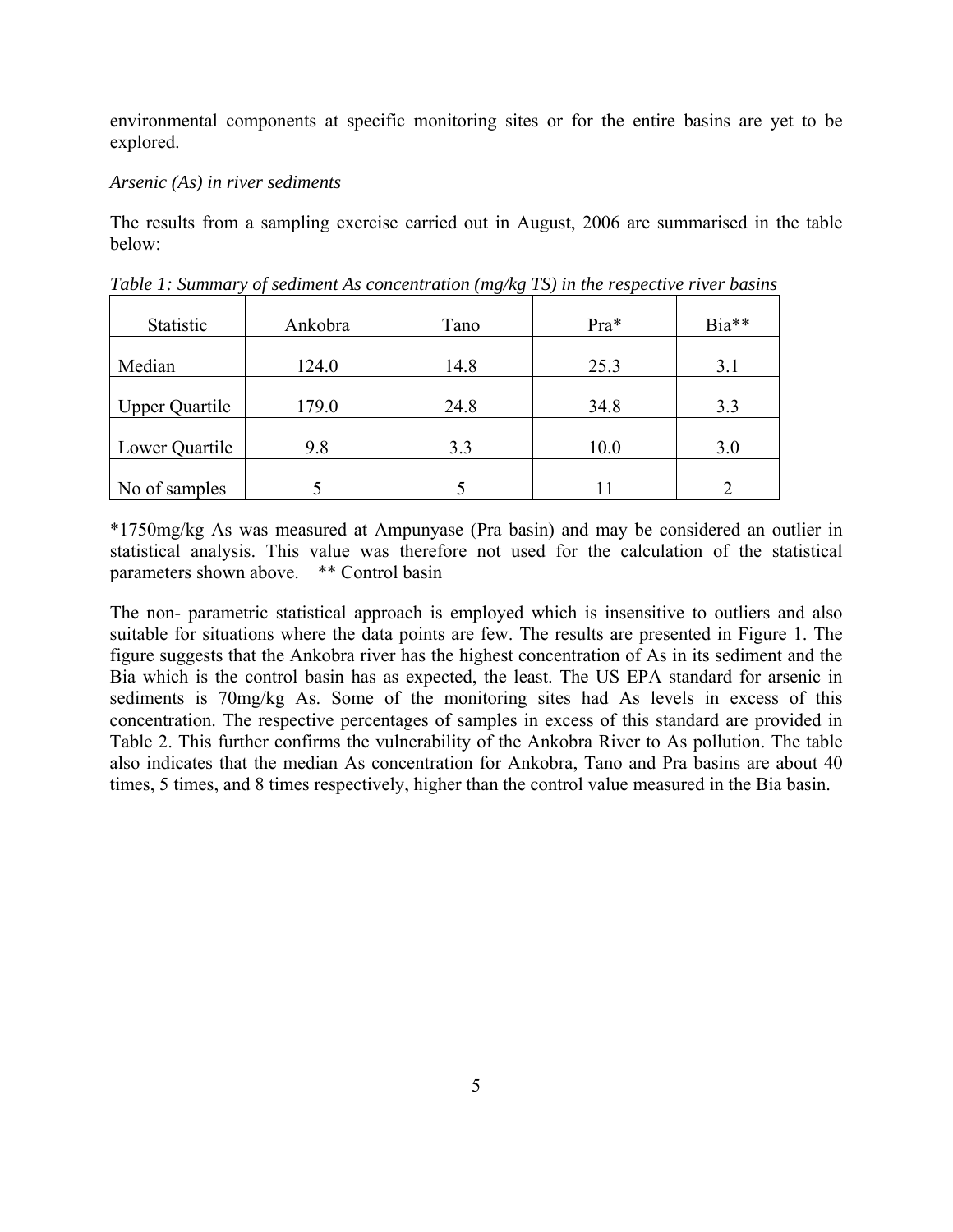

*Table 2: Comparison of As in sediments in project basins with Standard and Control Basin* 

| River Basin | % of samples in excess of<br>US EPA 70mg/kg standard | No of times median As<br>conc. is in excess of Control<br>(Bia Basin) |
|-------------|------------------------------------------------------|-----------------------------------------------------------------------|
| Ankobra     | 60                                                   | 40                                                                    |
|             |                                                      |                                                                       |
| Tano        |                                                      |                                                                       |
|             |                                                      |                                                                       |
| Pra         | 18                                                   |                                                                       |
|             |                                                      |                                                                       |
| Bia         |                                                      |                                                                       |

*Spatial distribution of As in the river systems* 

The distribution of As in water along the respective river reaches is presented in Figure 2. The Bia monitoring stations namely Kasapin and Dadieso, which provide control data have been included for comparison. From these graphs, it appears that the level of As in the background (upstream) sampling sites of the Ankobra, Tano and Pra rivers correspond closely to the levels found in the control (Bia) basin. With the exception of the Ankobra, the highest As levels occur in the mid reaches which suggests proximity to the Arsenic generating sources. There is dilution downstream to reduce As concentration towards the mouth of the respective rivers.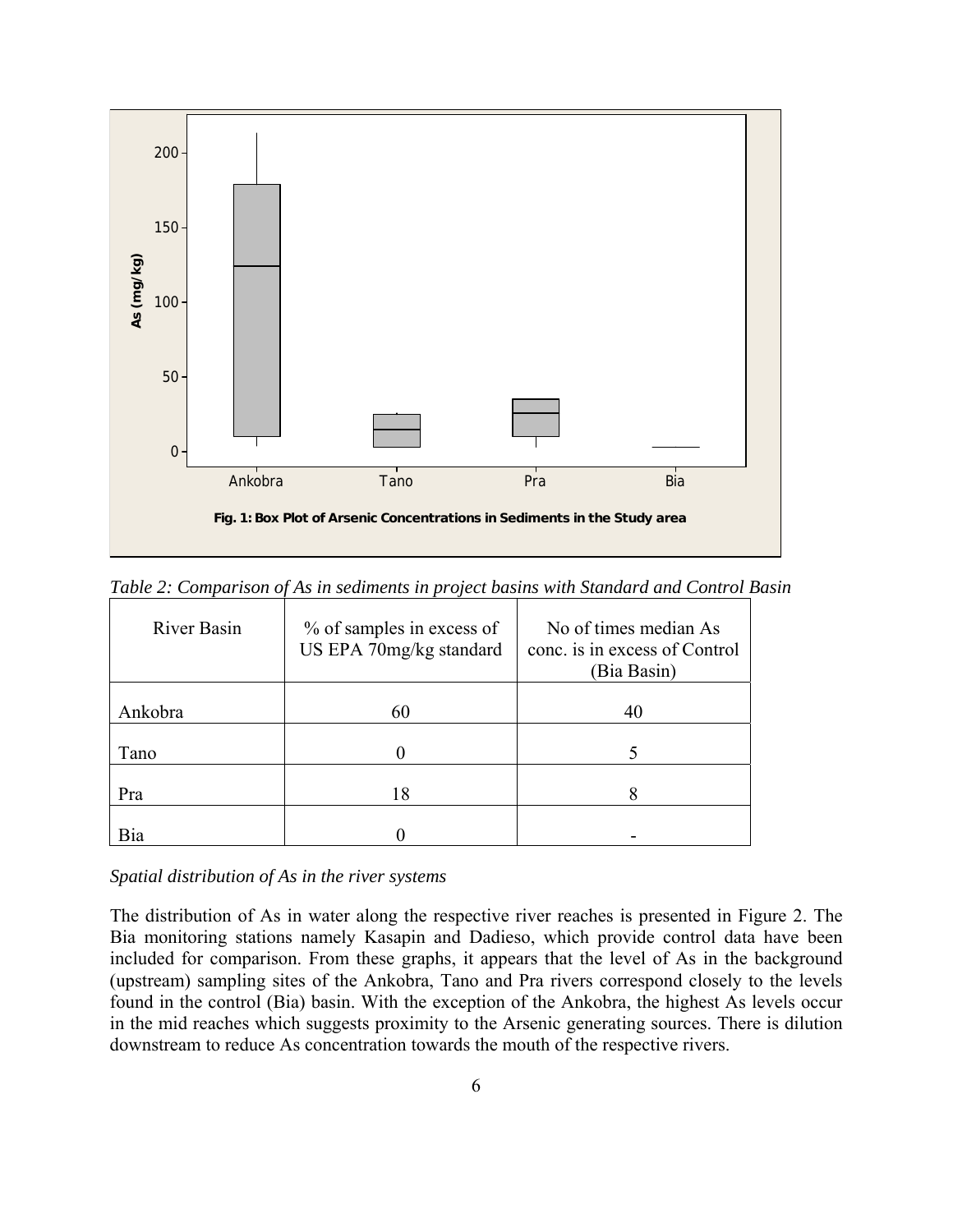

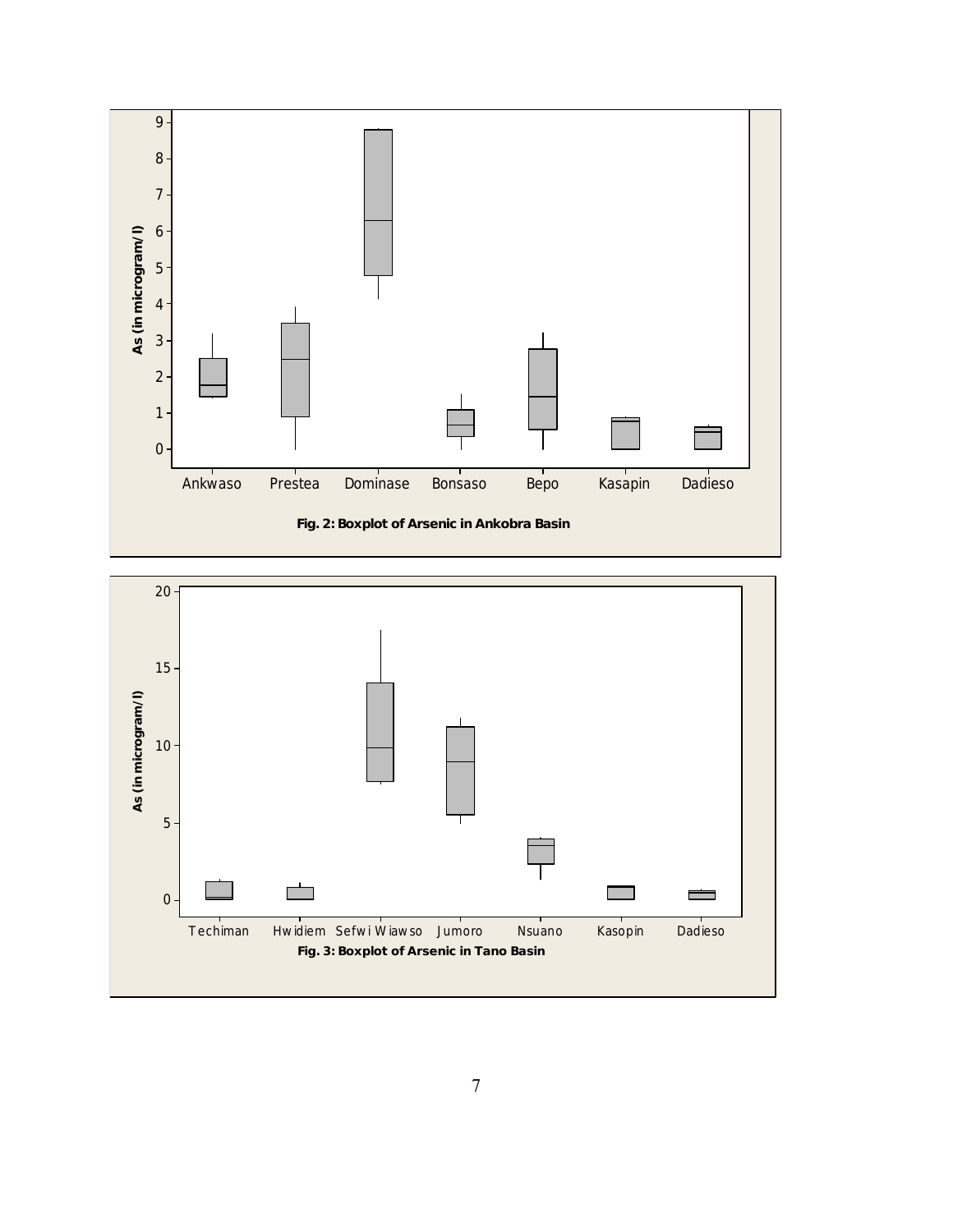

## **Fauna**

The results presented here are based on data obtained from fish collected during the low water period within the basins (March to June). Fifty-five species of fish representing 24% of the total freshwater fish species in Ghana were caught from all study basins.

# **Catch Per Unit Effort (CPUE)**

The mean CPUE of fish at Kasapin and Bia-Dadieso (Control Stations for the study) was 24.21 and 36.56 individuals/100m<sup>2</sup>/night respectively (Fig 5). Although mean CPUE at Ankwaso (a background station on the Ankobra was 33.21 individuals (about the same order of magnitude as Bia-Dadieso all other CPUE values were lower than those for the control basin.

## **Coefficient of Condition (K)**

Frequency distribution of coefficients of condition of *Brycinus longipinnis* (Planktivorous) *Petrocephalus bovei* (Benthic insectivorous/macroinvertebrate eating) and *Schilbe mystus* (Pelagic Piscivorous/insectivorous) are presented in Fig. 6, Fig. 7 and Fig. 8 respectively. The median K for *Brycinus longipinnis* ranged from 2.51 at Prestea to 3.13 at Jomuro. The range for *Petrocephalus bovei* was from 1.85 at Nsuano to 2.35 at Bepo whereas for *Schilbe mystus,* the range of median K was 1.14 at Nsuano to 1.55 at Akim Oda.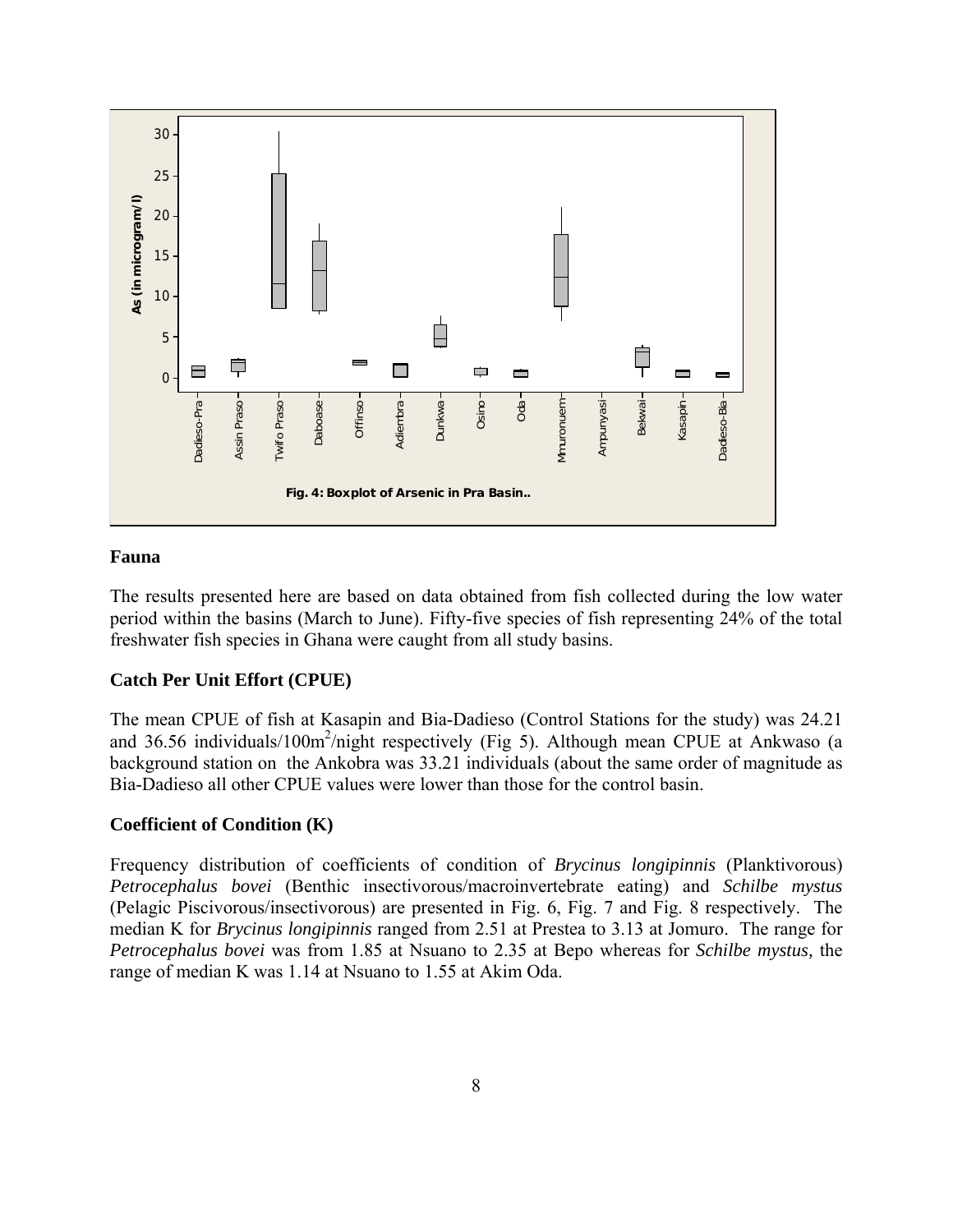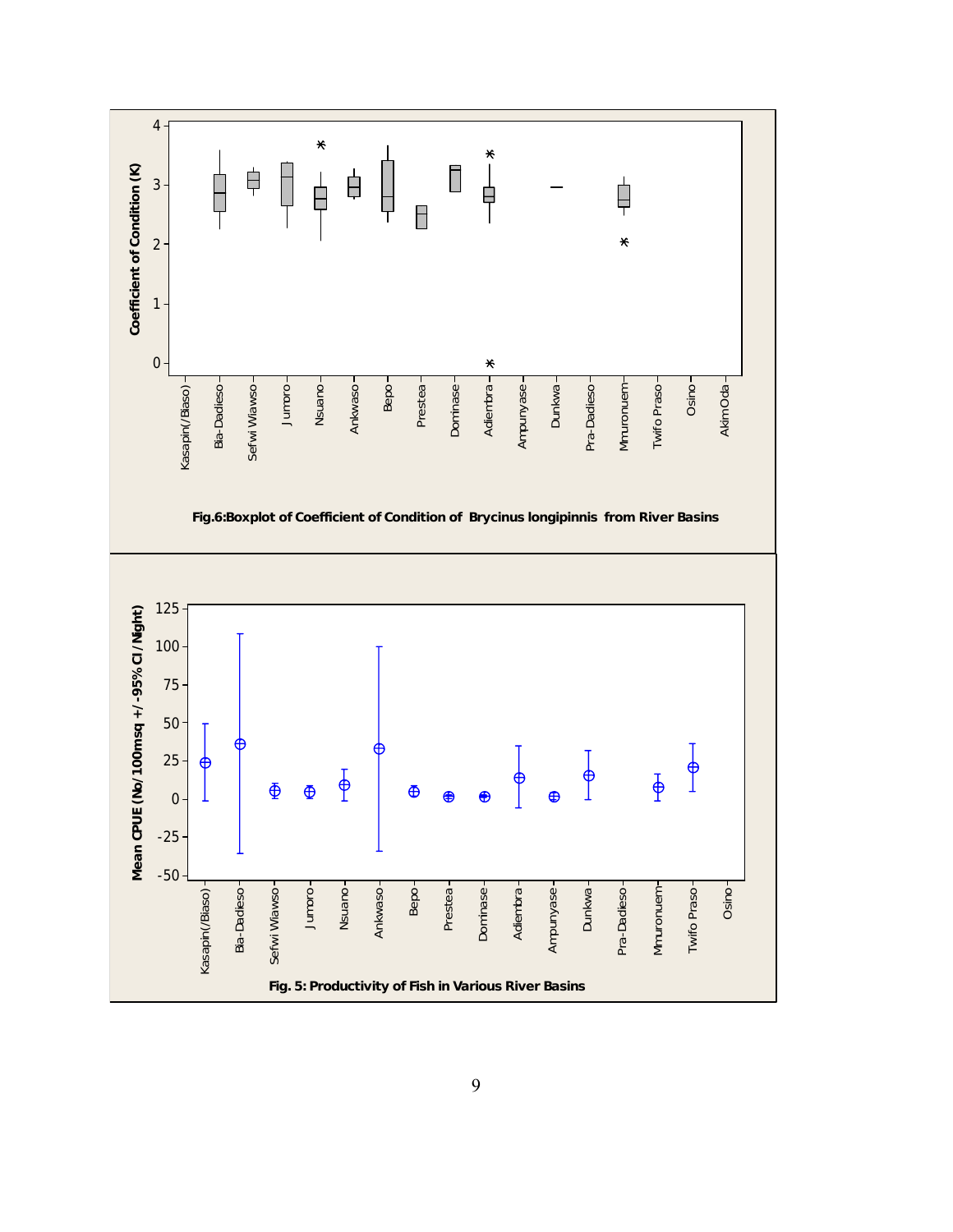

#### **Conclusions**

#### **Physico-Chemical Environment**

Some inconsistency is detected in As prevalence in the water and sediment environmental compartments within the project basins. The Ankobra River has high Arsenic in its sediments but not in river water. On the other hand, the Pra River has relatively high Arsenic in its water but not in sediments. There was no Arsenic in excess of the World Health Organisation (WHO) water quality guideline value of 10 µg/l in any of the 25 water samples collected from the Ankobra whereas about 24% of the samples from the Pra were above the  $10\mu g/l$  limit. We believe that As continues to leach out of sediments into the water environment. Further work is required to fully understand the underlying physico-chemical processes for the adoption of appropriate remedial and management measures.

# **Fish Fauna.**

Catch per Unit Effort (CPUE) and K estimates across the basins varied. The variance in the CPUE at some of the control and background stations was high; and the frequency distribution of K was skewed in many cases. This may be due to inadequate sample size. There is need, therefore, to undertake further field work to establish the minimum number of individuals that may be required for the routine usage of the two indices in routine monitoring work.